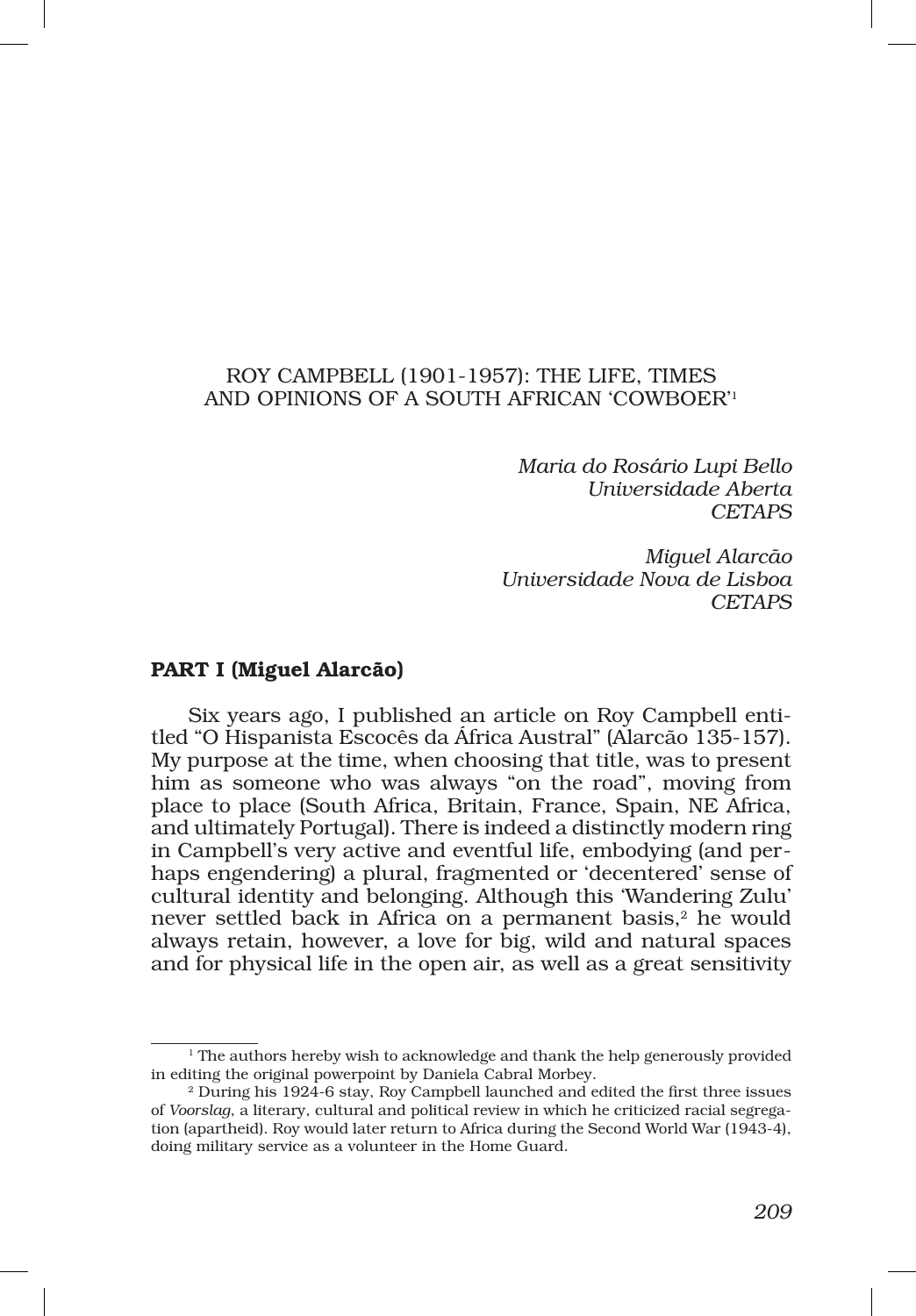towards colours, sounds and smells which may account for the intensely sensorial flavour of his lyrical poetry. He also loved animals (particularly horses) and bullfights;<sup>3</sup> thus my title today, aware as I am he did not come from Wyoming or Texas...

As one of our former English language assistants used to say, "There are three things one should never discuss or talk about, least of all in public: sex, religion and politics." But then she always added, significantly: "What's left?" and this seems indeed to be an unavoidable trilogy when one comes to study Campbell and his life, times and opinions. I will start with the early 1920s, when he moved to London, falling in love with Mary Garman (1891-1979), whom he would marry in 1922, and gaining access, later in that decade, to the social and literary *milieu* of the Bloomsbury Group, associated, among many others, with Leonard (1880-1969) and Virginia Woolf (1882-1941).<sup>4</sup> Vita Sackville‑West's love affair with Mary Campbell, infuriated Virginia, who felt 'dumped', whereas C. S. Lewis (1868‑1963) is reputed to have said to Roy himself: "Fancy being cuckolded by a woman!" (*Apud* Simkin n.p.) Therefore, for those readers with an interest in Gender Studies and/or the morals and *mo‑* res of the artistic upper-classes in the first decades of the twentieth century, particularly the period between both world wars (1918‑39), there is ample scope for research into the context of Campbell's early married life and literary career.

Roy Campbell's first publication (*The Flaming Terrapin*, a poem published in Britain and the USA in 1924 and often compared with *The Waste Land*, 1922, by American‑born T. S Eliot, 1888‑1965), was praised by Eliot himself; this and later poems would also be favourably reviewed by Edith Sitwell (1887‑1964) and Dylan Thomas (1914-1953).<sup>5</sup> Campbell's reputation, however, has never seemed to match the great expectations these responses would seem to warrant, for reasons which have been scrutinized by some of his most renowned commentators, critics

<sup>3</sup> "Criador e amestrador de cavalos em Toledo, … entrava com frequência na arena para tourear. Morreu com o título de 'picador honorário'." (Neto n.p.) In a sweet recollection, reminiscent of one's own childhood memories, Francesca Cavero tenderly evokes thus his maternal grandfather: "Lembro-me de que me desenhava a vida selvagem africana toda, para eu colorir." (*Ibidem*)

<sup>4</sup> Vanessa (1879‑1961) and Clive Bell (1881‑1964), E. M. Forster (1879‑1970), Lytton Strachey (1880‑1932), John Maynard Keynes (1883‑1946), Victoria (Vita) Sackville‑West (1892‑1962), Aldous Huxley (1894‑1963), Laurens Van der Post (1906‑ ‑1996), etc.

<sup>&</sup>lt;sup>5</sup> Campbell's friends also included Percy Wyndham Lewis (1884-1957), J. R. R. Tolkien (1892‑1973), Laurie Lee (1914‑1997), etc.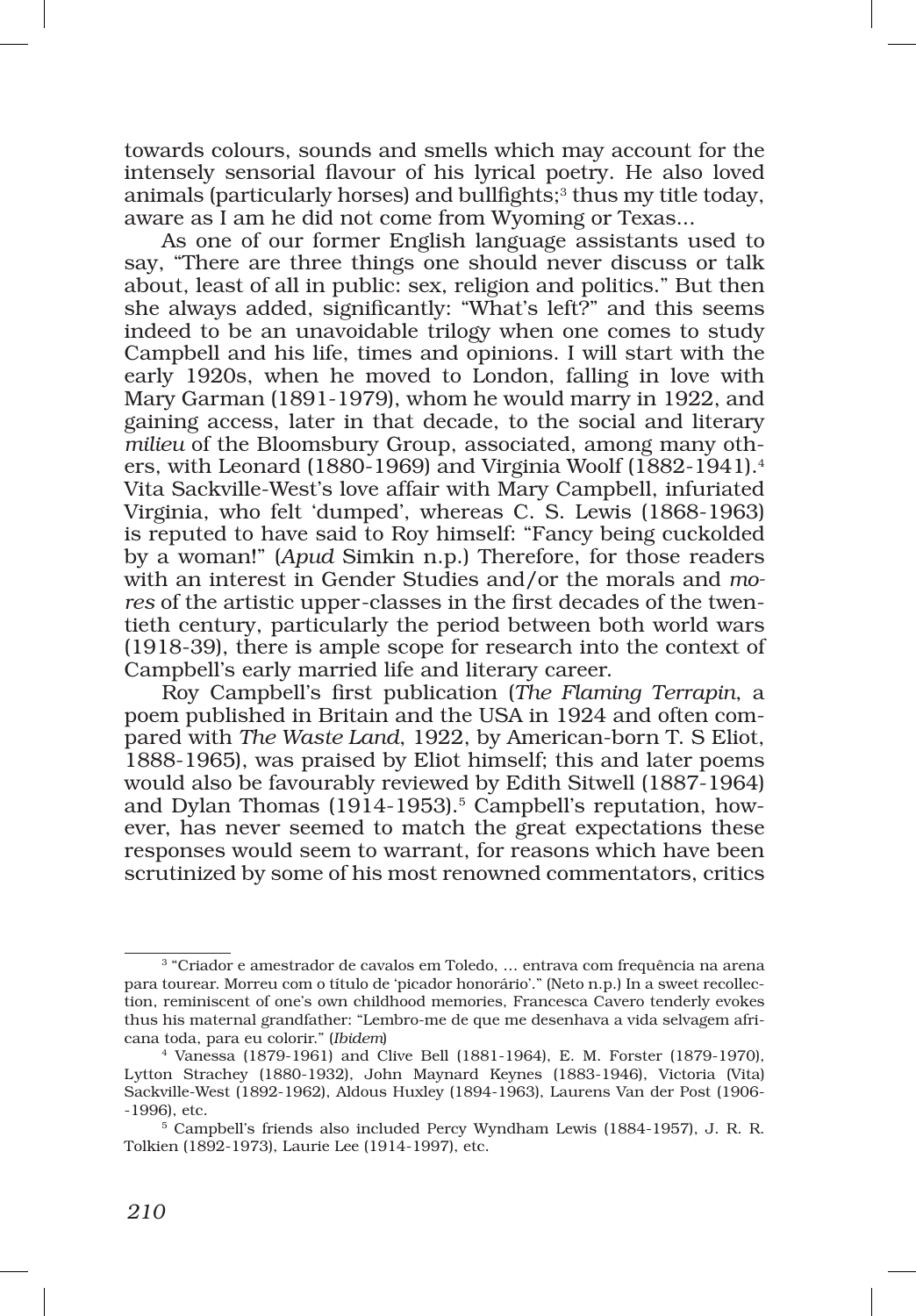and biographers, notably Peter Alexander and Joseph Pearce.<sup>6</sup> The explanations for this silence and/or '(con)damnation' surrounding Campbell's literary status usually dwell on his estrangement from the influential Bloomsbury circle,7 but also on his political and ideological views, stances and statements. Indeed, Campbell is still often remembered as nothing (or very little) more than a deeply conservative, right-wing individual, with strong beliefs and opinions on politics and religion and a forceful (and often provocative) way of conveying them.<sup>8</sup> Among the labels and accusations recurrently held against him can be numbered those of being a violent man: and in fact, besides a few quarrels with fellow poets like Louis MacNeice (1907‑1963) and Stephen Spender (1909‑1995), Roy Campbell, in an episode narrated in his autobiography *Light on a Dark Horse* (1951), al‑ legedly hung his wife out of a window one day, in order to teach her, as he put it, "wifely obedience" (but I wonder whether it did work, as she seems to have enjoyed the experience...).<sup>9</sup> On top of that, Campbell is also often evoked as a heavy drinker, an intolerant man (towards Jews, communists and homosexuals, for instance)<sup>10</sup> and, last but not least, a Fascist.<sup>11</sup>

recall Alexander Pope's (1688‑1744), *The Dunciad* (1728‑1743, 4 vols.).

 $6$  "Why ... is he not as well-known today as many lesser poets? The answer lies in his robust defense of unfashionable causes, both religious and political, but also … in his unfortunate predilection for making powerful enemies. Seldom has a life been more fiery, more controversial, and more full of friendship and enmity than that of this most mercurial of men." (Pearce n.p.)<br><sup>7</sup> See *The Georgiad. A Satirical Fantasy in Verse* (1931), a poem whose title and tone

<sup>8</sup> "… o facto é que a sua propensão para a criação de inimigos o levou, em vida, a uma permanente deriva – e, após a morte, a uma memória no mínimo desprovida de consensos." (Neto n.p.)<br><sup>9</sup> "Though we were very happy, my wife and I had some quarrels since my ideas of

marriage are old-fashioned about wifely obedience and ... she regarded me as a ... child because of being hardly out of my teens. But any marriage in which a woman wears the pants is an unseemly farce. To shake up her illusions I hung her out of the fourth‑floor window of our room so that she could get some respect for me. This worked wonders for she gazed, head‑downwards, up at the stars till the police from their HQ on the opposite side … started yelling at me to pull her back. She had not uttered a single word and when I shouted out … across the street: 'We are only practicing our act, aren't we, Kid?" she replied 'Yes', as calmly and happily as if we did every ten minutes. The police then left us alone, saying: 'Well, don't practise it so high over other people's heads, please.' My wife was very proud of me … and boasted of it to her girl friends." (*Apud* Simkin n.p.)

 $10$  "O problema foi sempre aquela sua ligação ao franquismo – e tudo o que essa inclinação conservadora implicava. Tradutor apaixonado de Frederico [sic] Garcia Lorca, homossexual e comunista, Roy Campbell foi no entanto um feroz opositor tanto da homossexualidade como do comunismo." (Neto n.p.)

<sup>&</sup>lt;sup>11</sup> In a letter to his brother, dated Dec. 1938, Campbell wrote: "I believe in family life and religion and tolerance: and I find more tolerance to Britain in Italy than I find tolerance of Fascism in England." (*Apud* Simkin n.p.) To Francesca Cavero, "Roy Campbell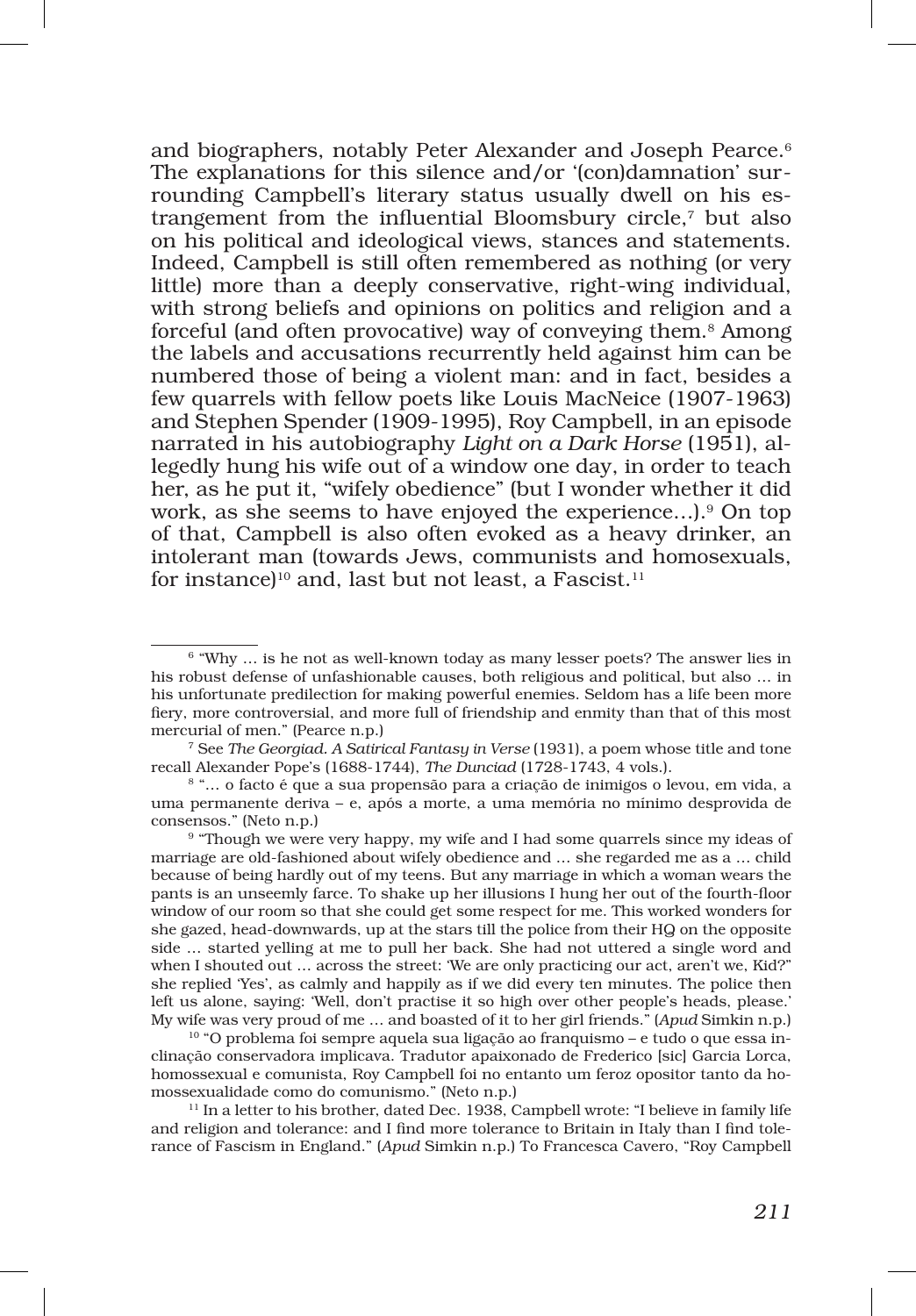As we move out from the roaring 20s into the depressed, tense and bellicose 30s, two facts seem to stand out in Roy Campbell's life: firstly, the Spanish Civil War (1936‑9), in which, although not engaged in actual fighting, he sided with Franco's Nationalists against the 'Reds', as he termed them. In spite (or because) of ideological differences, this, of course, might invite a comparison with Ernest Hemingway (1898‑1961) and/or George Orwell (1903‑1950), who was actually himself related to Roy Campbell. During his time in Spain (Barcelona, Valencia, Altea and Toledo), one should also stress the Campbells' conversion to Catholicism (1935), a religious allegiance strengthened by the murder of bishops, priests, monks and nuns by the Republicans; $12$  the couple seem to have been particularly close to the Carmelites of Toledo and harboured several clerics in their own house. Campbell's mystical vein at the time can best be traced and illustrated through the sonnets included in *Mithraic Emblems* (1936), attesting to what I would call, borrow‑ ing a hint from William Wordsworth (1770‑1850)'s *The Prelude*  (1850), the birth and growth of a religious mind.

Like many foreign travellers coming from (or going to) Spain, Roy Campbell would occasionally visit Portugal. In one of those trips, he had an accident with an ox, like the ones that can still be found ambling our country roads. The narration of this episode deserves to be quoted here:

Once while driving a car in the Alentejo we experienced the most determined and vicious charge from a domesticated bell‑ox, or *cabestro* [sic], of this breed. It was in 1937, at night, before the road to Lagos from Setúbal was metalled: and we were going along slowly in the thick dust which we raised, which a following wind carried before us, and which seemed a wall of fog, scarcely penetrable by the headlight. We heard cattle‑bells, and Dr. Pinto, the Municipal Health Officer of Lagoa, … stopped the car, since, from the sound, a big herd was crossing ahead of us …. Suddenly we heard the clanging of one of the bells quite near us, and out of

era um conservador, mas dava‑se bem com toda a gente, ricos e pobres. A … minha avó, Mary Margaret, fez em Espanha obras incríveis de beneficência. Em Portugal, an‑ gariava fundos para comprar medicamentos para pessoas carenciadas e recolhia das ruas mulheres vítimas de maus tratos. … Naturalmente o facto de Roy Campbell ser de extrema‑direita prejudica ainda hoje a sua memória. Mas ele nunca foi um fascista …. Apenas gostava de disciplina." (*Apud* Neto n.p.)

<sup>&</sup>lt;sup>12</sup> According to Joseph Pearce, "By its end [The Civil War's], 12 bishops, 4,184 priests, 2,365 monks, and about 300 nuns had been murdered by the anti‑Catholic Republican forces." (n.p.)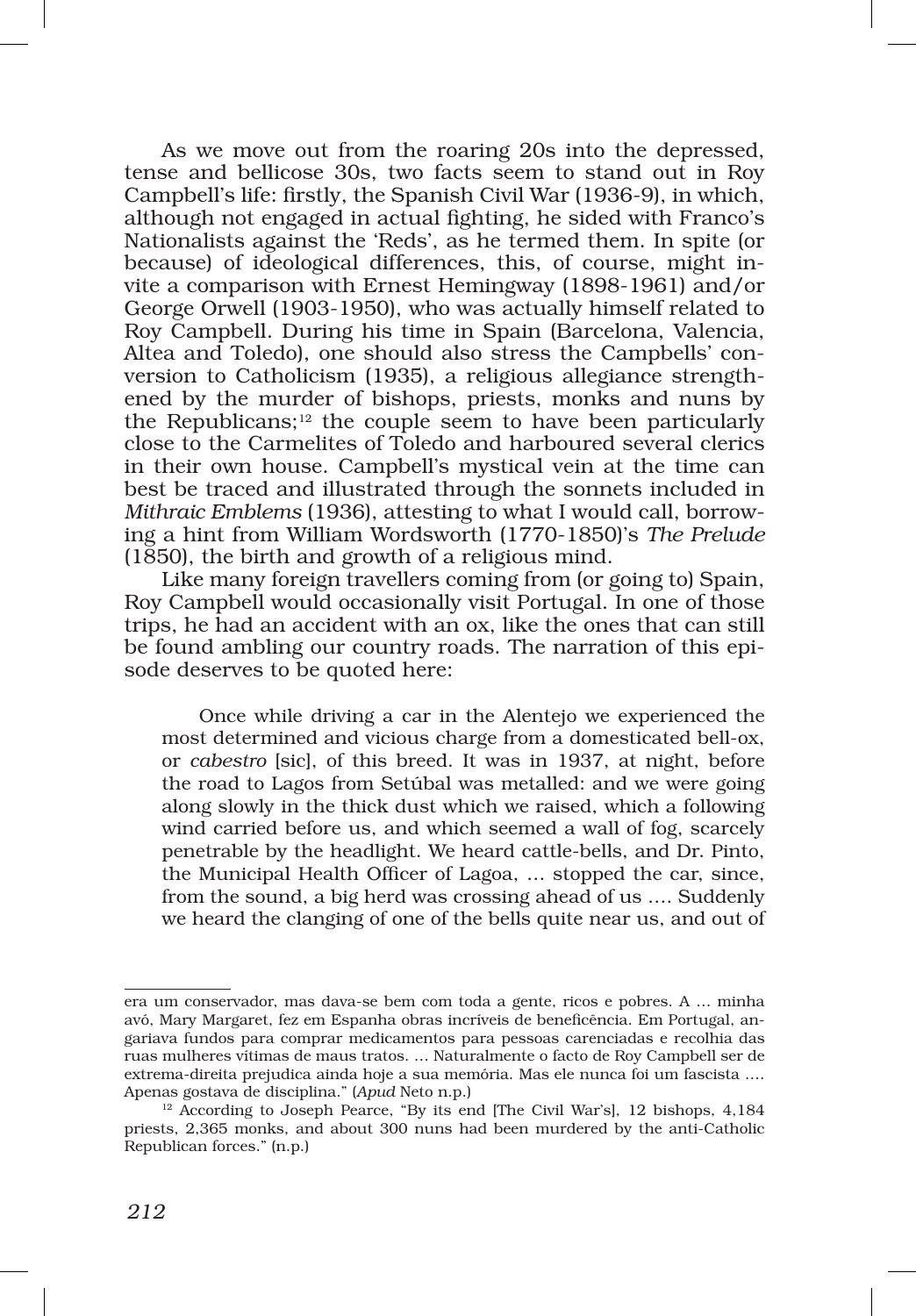the fog broke a huge horned head followed by a great black body. There was a terrific crash and clang, as he hit the radiator. He withdrew a yard or two, paused, and charged again. This time he must have hurt himself, for he withdrew, shaking his head from side to side, as if stunned momentarily, but otherwise unhurt. He had turned one of the headlights completely upwards so that it shot a vertical beam to what seemed an extraordinary height, illumining the clouds … over the high plateau. With our combined strength the cowboy (who rode up on hearing the crash), the doctor, and myself ... could not bend the twisted iron one millimetre back towards its original position. This was during the Spanish War, when I was back with my family at Lagoa, on leave from the Madrid front; there had been unofficial air-raid alarms, because the Red Radios were threatening the Portuguese for aiding the Spaniards, as they did in the Peninsular War ….

When we drove through the gas-lit villages, with me in a Spanish uniform, and what seemed a searchlight pointing to the sky, we caused quite a lot of excitement, especially when we had to pass through Lagos ... on our way to Lagoa. The police kept stopping us to ask if an air‑raid was expected. So that poor old bell‑ox created a tremendous sensation …. (Campbell 106‑107, *passim*)

After World War II (1939‑45), in which Campbell took part as a volunteer against Nazi Germany, joining the King's African Rifles and working for the Home Guard in Nairobi, Kenya (1943– ‑4), he returned to London. He found a job at the BBC as a literary journalist, becoming, as Joel Neto has put it, "… uma espécie de enclave militante do catolicismo num país sobretudo protestante." (n.p.)

In 1952, Roy, Mary and their two daughters (Teresa – or Tess –, b.1924, and Anna, b.1926) settled in Portugal, a country which Salazar (1889‑1970), our Prime Minister for almost forty years (1932‑68), had managed to keep outside the conflict and which may have appeared – if not appealed – to the Campbell clan as a "glorious Eden" of peace and tranquility. Appropriately enough, they chose the Sintra area (*Quinta dos Bochechos*, in Galamares), later moving to Linhó.

Finally, 1957, besides Queen Elizabeth II's state visit to Portugal, would witness both the publication of *Portugal* and Roy Campbell's untimely and tragic death, in a car accident near Setúbal, as he and his wife were returning from the Holy Week celebrations in Seville. By that time, Roy had already developed an evident empathy with our country and its people, customs and traditions, besides attaining a considerable grasp of Portuguese language and literature, which enabled him to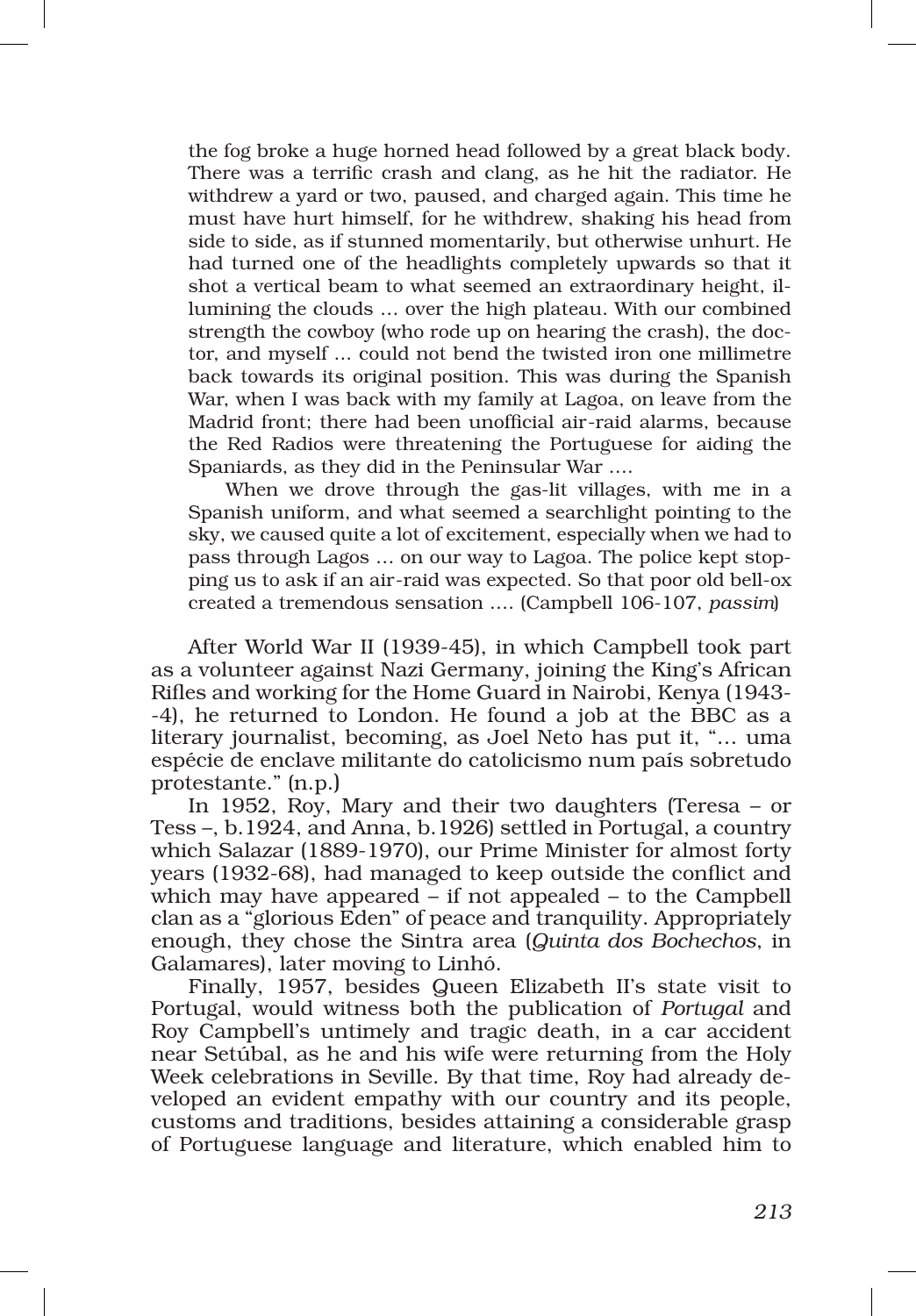translate Camões (c.1524‑1580), Bocage (1765‑1805), Eça de Queirós (1845‑1900) and fellow countryman Fernando Pessoa (1888‑1935), as well as some French and Spanish‑speaking poets.13 Roy Campbell's translations of Eça have been rightly criticized by Alison Aiken for their frequent editorial liberties and unfaithfulness, an accusation to which, true perhaps to his often trenchant temper and provocative manner, he is said to have answered: "Translations (like wives) are seldom faithful if they are in the least attractive." (*Apud* Dent n.p.) Anyway, this is something which should be further explored, considering Campbell's traditionally unfavourable, unfashionable and marginal(ized) image and reception, for reasons which, as I have tried to suggest, often seem to leave literature itself out of the literary equations and evaluations of his remarkable output.14

## PART II (Maria do Rosário Lupi Bello)

It was Roy Campbell's vivid imagination, backed by the depth of his literary knowledge, which led to his profound feelings for Portuguese literature, history and culture. Although Portugal's "Estado Novo" was not Fascist, his coming to live here after the War added to Campbell's already bad reputation among the British *intelligentsia*, who saw him as a dangerous right‑wing intellectual. But the regime of António de Oliveira Salazar was indeed far more to Campbell's tastes than was Franco's. The first pages of his 1957 book *Portugal* comprise open and en‑ thusiastic praise of the country where he saw the survival of the "human element", a nation almost untouched by the stereotyped dehumanization he believed was growing in the rest of Europe (with the exception of Spain), induced either by radical North American capitalism or by Soviet state capitalism, "both of which subordinate the human soul and body to abstract, ac‑ ademic considerations of economics, technology, and science" (Campbell viii). Campbell's non‑conformist and rebellious na‑ ture led him to express very politically incorrect ideas. In his

 $^{13}$  St. John of the Cross (1542-1591), Francisco de Quevedo (1580-1645), Baudelaire (1821‑1867), Arthur Rimbaud (1854‑1891), Ruben Dario (1867‑1916), Manuel Bandeira (1886‑1968), Federico García Lorca (1898‑1936), etc.

<sup>14</sup> Joel Neto considers Roy Campbell "… talvez o maior poeta de língua inglesa do periodo Entre [sic] [as] Duas Guerras [sic] – e seguramente um dos mais importantes escritores e tradutores da Commonwealth no século XX." (n.p.)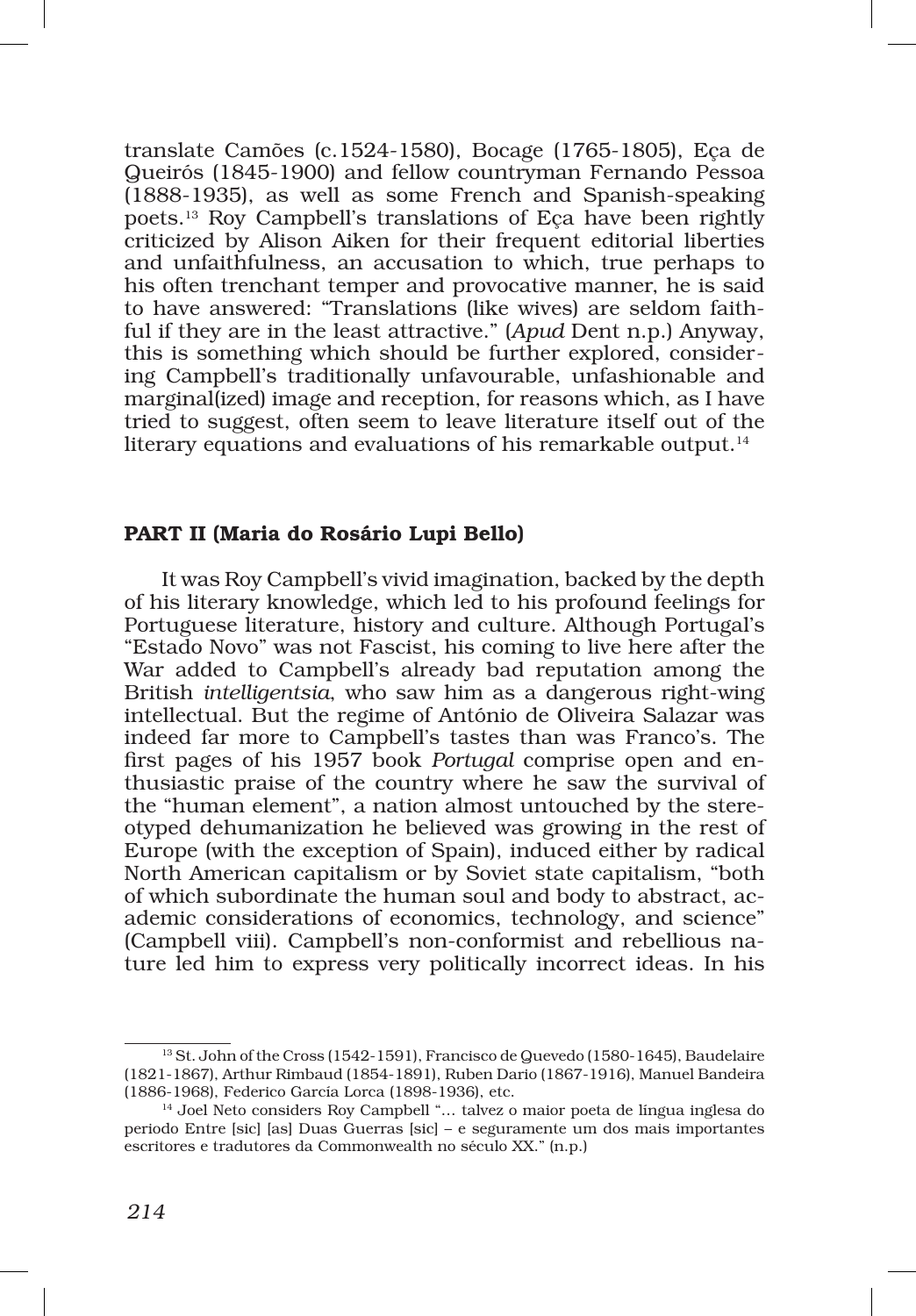opinion, Portugal survived bankruptcy and a serious socio-‑political crisis because of "the genius of a statesman of peasant stock" – Salazar – and because of Portuguese religious faith, particularly the devotion to Our Lady of Fátima. (Campbell viii).

It is of course true that some of his opinions might today be considered excessive or at least controversial, but it is also fair to point out that Roy Campbell displays an incredible amount of detailed information on a very wide range of subjects. These range from the early Roman, Celtic and Celtiberian origins of the Iberian Peninsula to the kind of agriculture in use there, with special emphasis on the "fresh super-orange of Vidigueira" (he actually says he "adheres to the ancient tradition that oran‑ ges are indigenous to this Peninsula" (Campbell 25), the impor‑ tance and quality of the wine (particularly Port wine, of course), of cork and olive oil ("Portugal is the biggest producer of cork in the world, and the fifth largest producer of olive oil … most of [it] used [in] the tinned fish industry" (Campbell 35), the submarine fishing practised in the Berlengas islands, Portuguese traditional bull fighting *[tourada]* and horsemanship, the melancholic beauty of the Portuguese national song Fado, together with other specific subjects of his own preference (as for instance his interest in natural medicine). All of these subjects are dealt with deep interest, accuracy, and minute intelligence. These qualities are not easy to find in the average traveller, who is usually more superficial, or, worse, more interested in confirming his already established prejudices and general ideas than in looking at what he sees with a fresh, sympathetic attitude – essential to a real, adequate knowledge of the "other", of course.

Campbell got to know a large part of mainland Portuguese territory, and although based in Sintra, he comments on Lisbon's architecture, on archaeology in Évora, Coimbra, Lagos and Tavira, on the beauty of a number of beaches (Estoril, Algarve), on the Ribatejo region (Vila Franca de Xira and Golegã) – the area inhabited by wild livestock – and, of course, on the Sintra landscape.

It is perhaps amusing to note that despite his wide knowledge he was struck by the height and beauty of the "bridge" at Alcântara, the Aqueduto das Águas Livres, which he thought was Roman (although it was in fact built much later, during the kingdom of D. João V, in the 18th century):

Some people consider the Alcantara bridge the finest Roman monument in the whole Peninsula, next to that half‑mile or so of uncemented stone aquaduct at Segovia …. This Roman bridge of Alcantara is about ten yards wide, two hundred yards long, and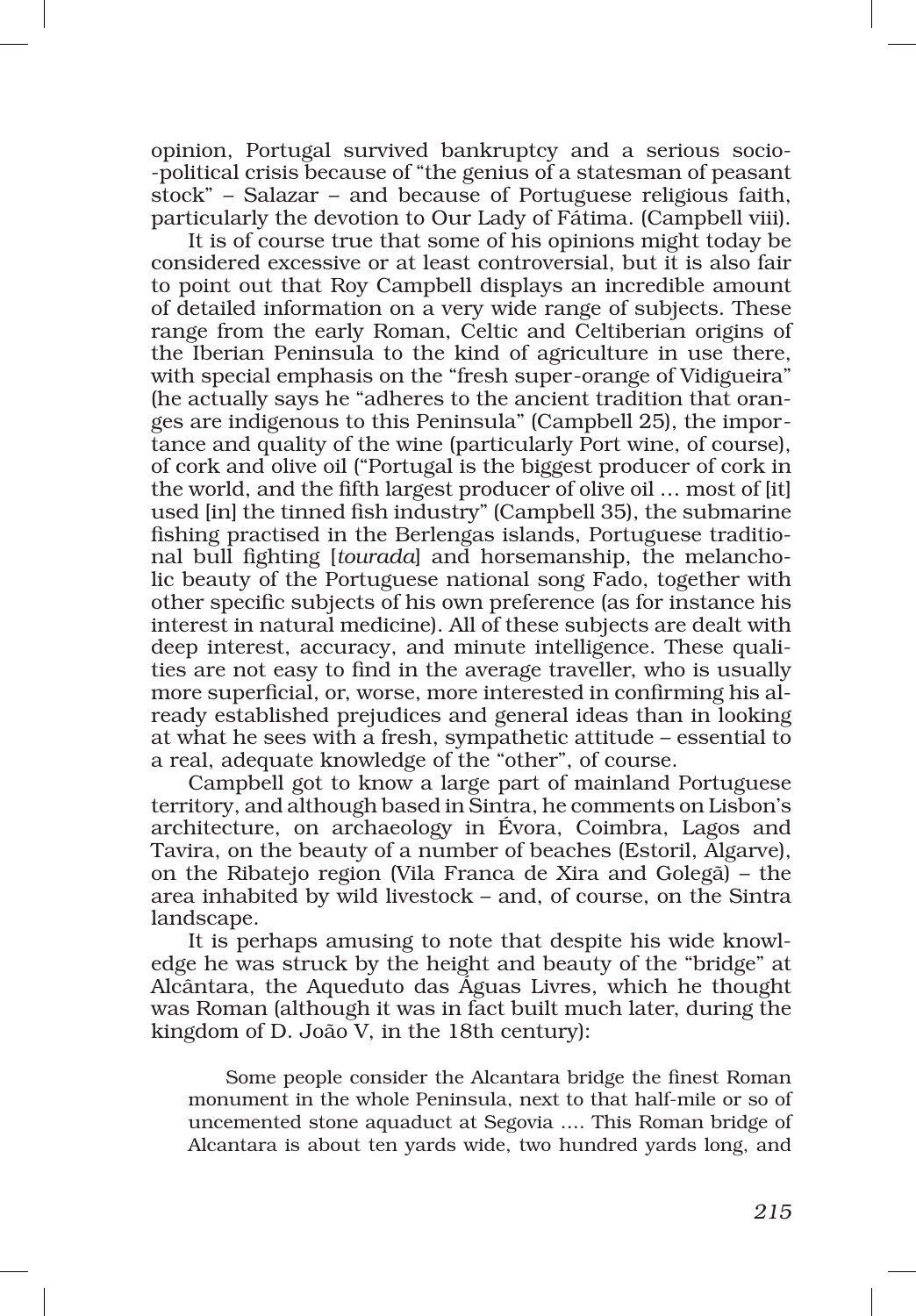fifty high. It spans a low, rugged canyon with six beautiful arches. In the middle, surmounting the whole bridge, is a high lateral arch over the roadway, which may have served as a toll-gate. .... (Campbell 12‑13)

Campbell's words on his beloved romantic Sintra (famous for Byron's and Beckford's remarks) are almost always connected with the beauty of the green and flowery landscape and with the specificities of its soil:

The whole of the rainy side of Sintra range is covered with masses of periwinkle, which flowers for most of the spring and summer and has a second flowering in the late autumn. It is a plant that loves water, and is very hard to find on the rainless side of the serra where I am building my house. But there happened to be a big clump of periwinkle (the only one for miles around), which saved me the expense of a water diviner. "Sink your well there", said Tio Domingos, a bewhiskered and gnarly neighbor of mine with a big black stocking cap sticking two feet upright on his brows. He pointed to the clump of periwinkles. I had not blasted three and a half metres deep when the water rushed in and flooded the whole – divined for me by a peasant and a periwinkle! (Campbell 32)

The above mentioned property he and his wife bought in Galamares, near Sintra, called the Quinta dos Bochechos, is still known today for its beauty and self‑sustainability in water:

On my Quinta dos Bochechos, near Sintra, where we had an inexhaustible water‑supply and could irrigate the whole farm in fifteen minutes, my wife and I had the delight of growing our own bread on ten acres of virgin soil which we cleared of scrub, so that the finest corn in the whole district, according to the Government threshers at Varzea, was grown by us. …. The name of our farm … means "gurgle" or "gargle" farm; some say it is called that from the four gurgling naiads of silvery water that laughingly streak down to Beckford's beloved river, which runs through the farm, and is called the River of the Apples, because of all the fruit that is shed upon it by the overhanging fruit trees. (Campbell 39)

Campbell's remarks on each topic are often made with his proverbial irony and humour, sometimes accompanied by a pertinent cultural judgement. At one point he decides to discourse on the variety of fish and other sea animals existing in the coastal waters of the Berlengas Islands. This leads him to a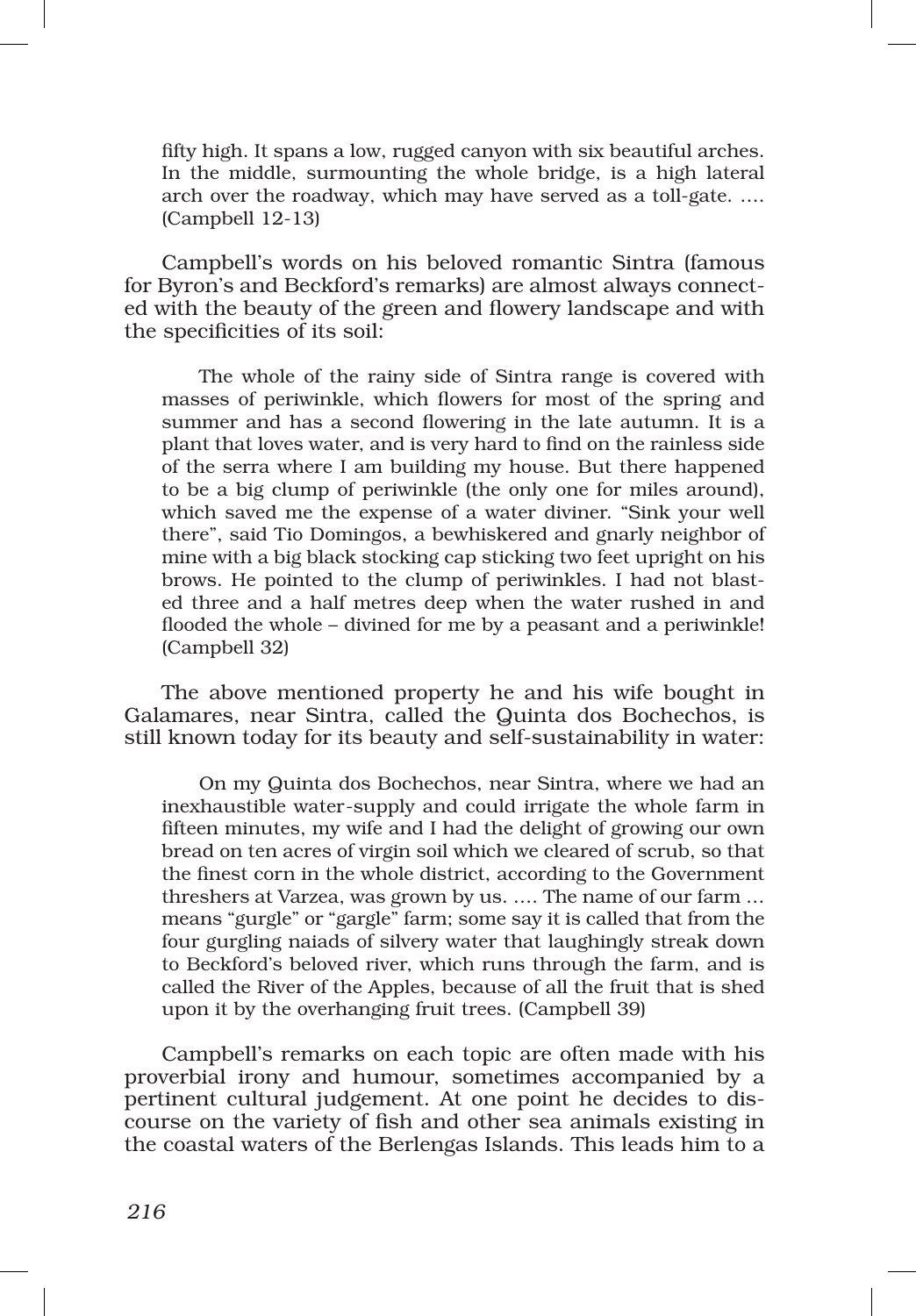long historical comment on the symbolical meaning of morays, which during the Roman empire were considered an awesome trophy:

How much the Romans appreciated them not only as food, but as pets, can be seen by the frequency with which the human surname of Murena (always a rich man) crops up in Roman history and literature. … A whole book could be written on the subject of the moray eel and its role in the decline of the Roman empire. … Cassius the traitor had a huge one. (Campbell 60‑61)

After narrating terrible stories about slaves who have been thrown into tanks with morays, he says: "Whenever an empire is on the wane, its decline is symptomized by an exaggerated love of animals", and concludes, with the uncontrolled and mixed feeling of the rebel son of the British empire he definitely was: "If a parachute army wanted to conquer modern Britain they would only have to land with poodles and pekes in their arms: and no one would fire a shot!" (Campbell 62).

Apart from fish and sailing, Roy Campbell was also a devoted admirer of everything related to horses, dedicating a whole chapter of *Portugal* (chapter V) to "Portuguese Horsemen and Horses", a subject on which his knowledge is really impressive. He explains how the technique of "Alta Escola" – "Haute École" was taken from Portugal to Spain and then to all Europe, as can be fully attested by the quantity of words of Portuguese and Spanish origin proving "the priority of Portugal and Spain in all things relating to equestrianism". As examples of this phenom‑ enon he cites the Boer word "kraal" (meaning stable, corral) and coming from the Portuguese word "corral", adding other cases connected with the names of different instruments, types of music and other activities from Canada to Australia which have an Iberian etymological origin: "rodeo, lasso, buckaroo, stirrup, martingale, caracole, roan, bay, colorado, pinto, palomino, etc." (Campbell 76). His book displays a photo of the *campinos* lead‑ ing the cows and bulls among the typical Portuguese cork trees of Alentejo.

But it is when speaking about the Portuguese Discoveries and about Portugal's Literature that the South African poet shows most enthusiasm and greater knowledge, sometimes with a capacity for judgement that goes beyond that of many reputed scholars and historians.

On the first subject, the Portuguese Discoveries, he underlines the ever unexplained disproportion between Portugal's meagre resources and its great accomplishments during the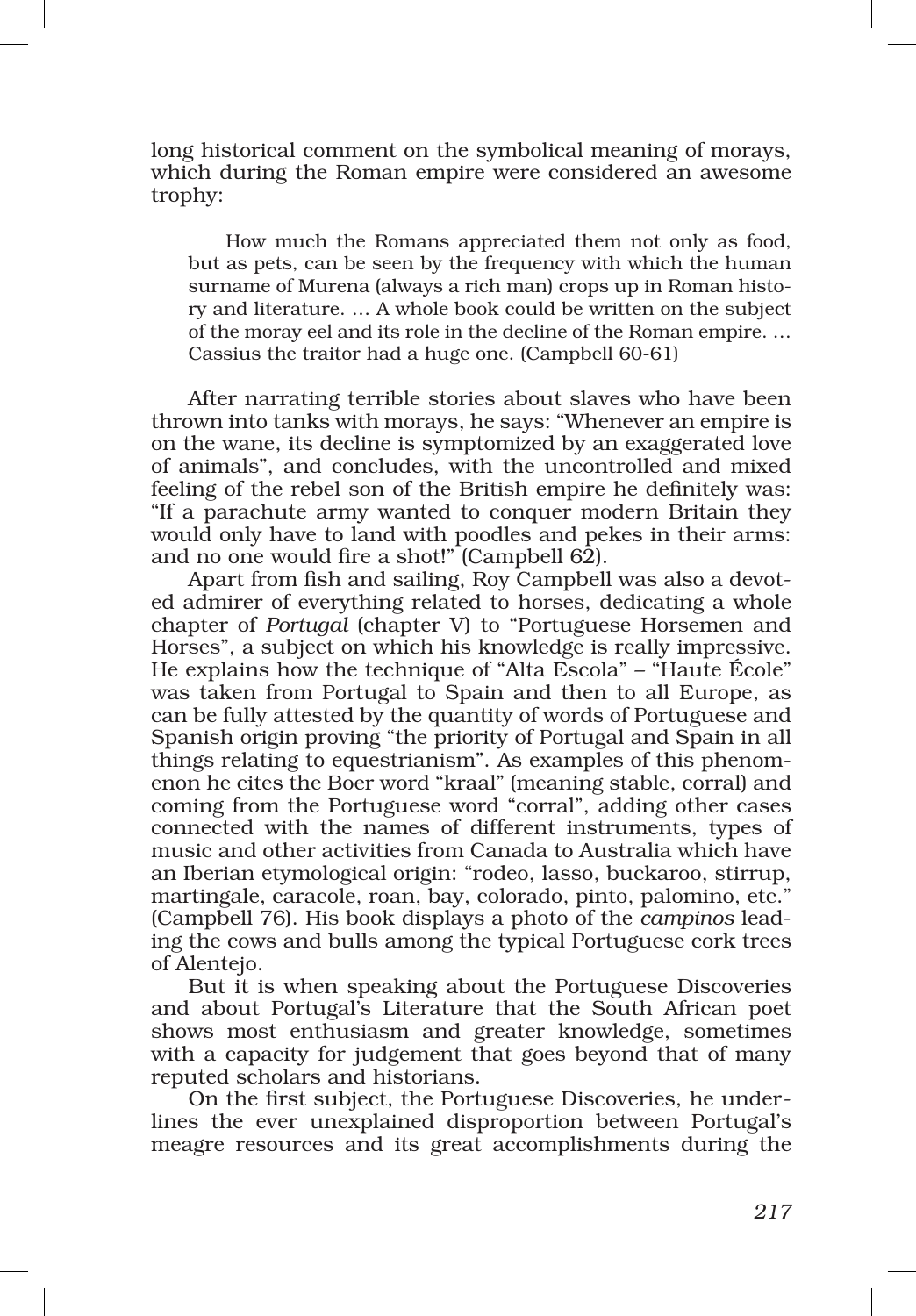XIVth, XVth and XVIth centuries: "As to Portuguese naval valour, the vast empire conquered by a country which numbered less than a million and a half inhabitants at the time, is a testimony in itself" (Monteiro 126). This he attributes to the fact that not only commercial and political reasons but also religious ones led the Portuguese to make such long and risky voyages, at the same time being able to maintain those territories for longer than other richer and more powerful nations: "The Portuguese empire has survived the British and the French em‑ pires because it was founded on a spiritual not a commercial basis" (Monteiro 124).

On the other hand, he was, as we have seen, a man with a deep sense of adventure, travel and taste for beauty, qualities he shared with the great Portuguese poet of *Quinhentos*, Luís Vaz de Camões, the author of the famous epic poem on the Portuguese discoveries, *Os Lusíadas* (*The Lusiads*). This natural identification of character and taste led to Campbell's knowledge and admiration of Camões's art, to such an extent that Jorge de Sena, one of Portugal's writers of the XXth century, stated that ["*poucas vezes se terá sintetizado, com tamanho brilho e profun‑ deza, a essência do espírito camoniano*" (Gomes 68)] – "very sel‑ dom has there been such a brilliant and profound synthesis of the essence of Camonian spirit". In fact, Camões remained a central figure in Campbell's personal canon throughout his lifetime, along with other poets such as Gil Vicente and Fernando Pessoa. Underlining the essentially lyrical quality of Portuguese literature – the only country in the world that chose a poet's birthday for its national day – he argues:

Portugal differed from the other races of Europe in that the first poetry to appear in her own tongue was not a primitive epic like the *Poem of the Cid*, *Beowulf*, the *Chanson de Roland*, the *Nibelungenlied*, or the sagas with which the literatures of the Spaniards, the English, the Germans, and the Scandinavians began. Most of these literatures started with an epic river‑spate of song: and many of them, to judge by much modern verse, are threatening to peter out in inert, stagnant puddles of obscurity and ambiguity. Portuguese poetry, on the contrary, began like the noble rivers on whose banks it was written, the Mondego, the Douro, the Tagus and the Minho, as a pure and crystalline source of refreshing, shining and musical lyricism – as unliterary and seemingly effortless as the song of birds or cicadas. Like the Tagus, it has continued to grow deeper and wider, and after forming one big lake in Camões and Gil Vicente, in the golden age, as the Tagus does at Vila Franca, continues to flow with strength and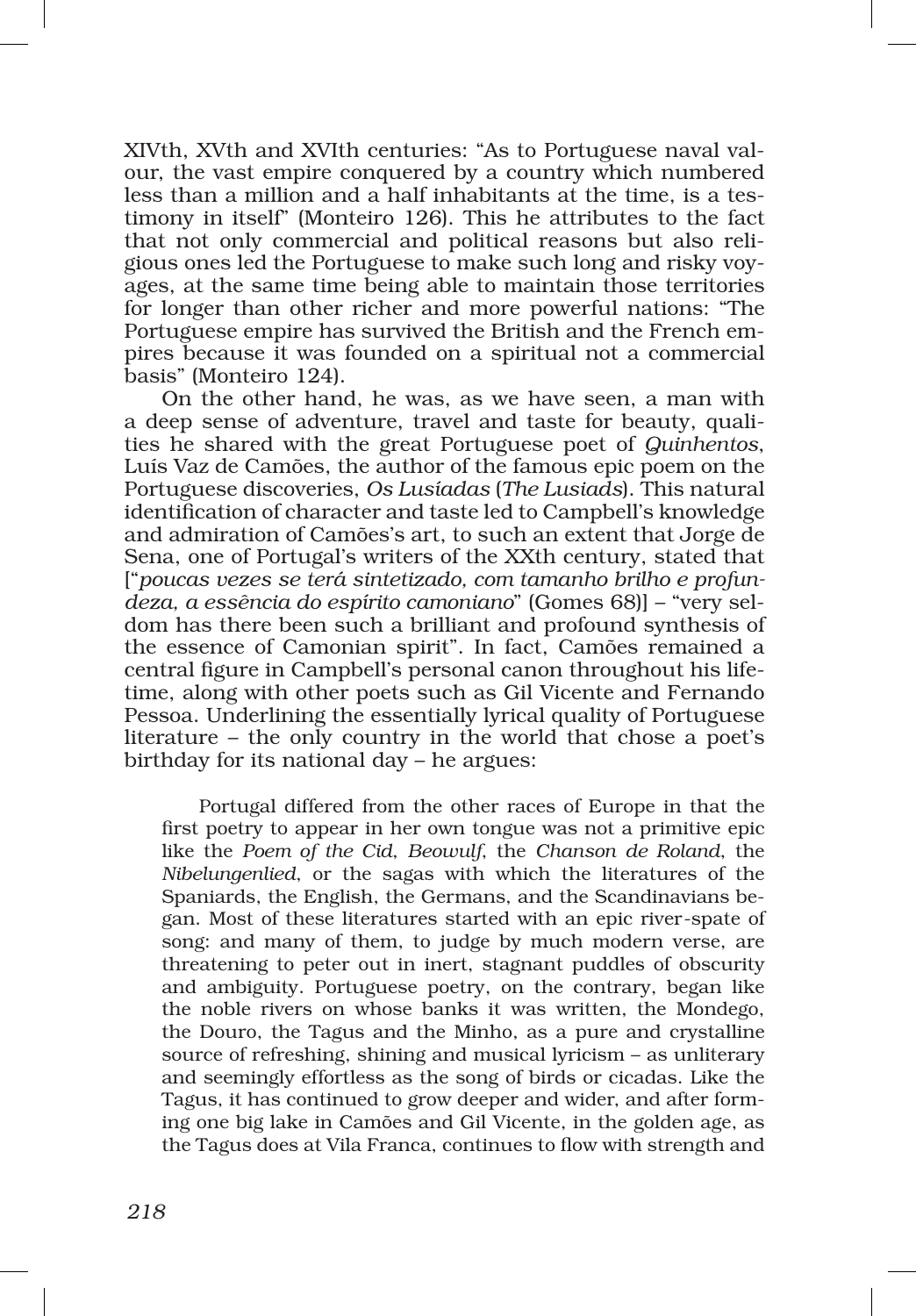abundance in the modern verse of Pessoa, Teixeira de Pascoaes, José Régio, and the rest of the modern pleiad. (Campbell 121)

And when concluding his book on Portugal he says:

I have not tried to write a travel-book, or a guide-book, or a text‑book about Portugal. This is a personal book, about a country which I love and admire and about a people among whom I can number countless friends in all walks of life. ... It is an intensely poetic country, and it is the country of *saudade*, that mysterious melancholy which sighs at the back of every joy, delight, and pleasure like the wind in the pines. (Campbell ix‑x)

Unfortunately, Roy Campbell suddenly died shortly after writing these lines, in a car crash in Setúbal, in 1957, in this country he considered his own. Apart from political considerations or aesthetic comments about his work as poet, translator and passionate lover of Lusitanian history and culture, he was undoubtedly a man of energy, creativity and taste for life, treasuring his own personal freedom above all and always eager to know and love everything and everyone he met. Of him we could say more or less the same as what he said to sum up his love for Portugal:

Portugal's [or Campbell's] great and special gift to the world is an intense, heroic and enduring humanity. It is this survival of the human element, quite as much as any attractions of climate, scenery, and architecture, that brings so many foreign residents and tourists to Portugal (Campbell ix).

We hope and believe these characteristics can still be found here, and that those visiting Portugal can meet them during their stay.

## Works cited

- Aiken, Alison. "Eça in English Translation: Some Treasures and Some Travesties". *Portuguese Studies. London*: King's College, 14, 1998: 92‑ ‑103.
- Alarcão, Miguel. "Roy Campbell (1901‑1957): o hispanista escocês da África Austral". *Revista de Estudos Anglo‑Portugueses*. Dir. Maria Leonor Machado de Sousa. Lisbon: Fundação para a Ciência e a Tecnologia/Centro de Estudos Anglo‑Portugueses, 16, 2007: 135‑157.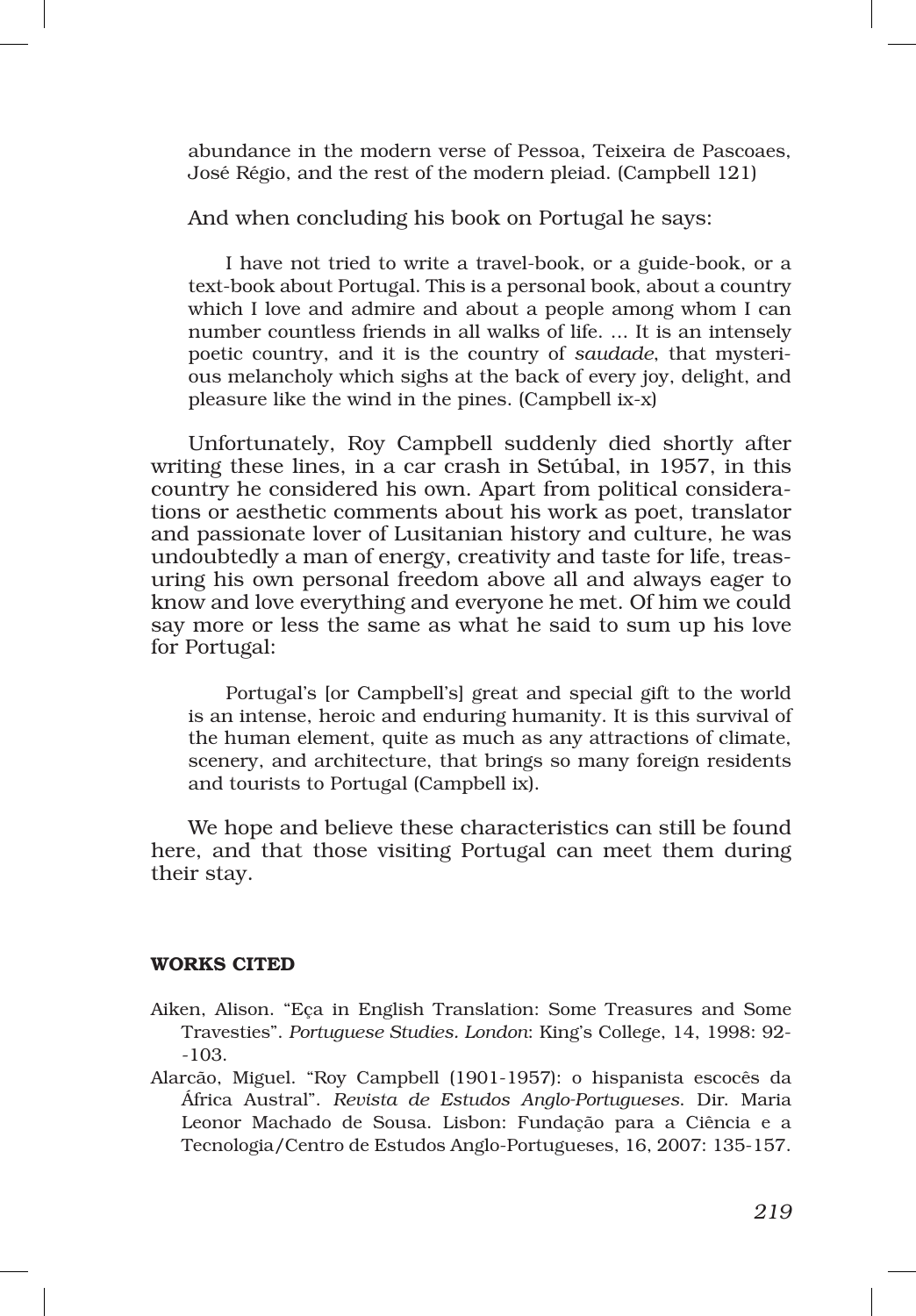- Bello, Maria do Rosário Lupi. "O *Portugal* de Roy Campbell." Unpublished paper presented to the International Conference "Do Brasil a Macau: Narrativas de Viagens e Espaços de Diáspora" (10th‑14th Sept. 2008), jointly organized by the *Centro de Estudos Anglísticos* of the University of Lisbon and the Nottingham Trent Centre for Travel Writing Studies, Nottingham Trent University.
- Bolton, Kerry. "Roy Campbell". <http://www.counter-currents. com/2011/10/roy‑campbell‑2/>. 2 Oct. 2011. Access 30.06.2012.
- Campbell, Roy. *Portugal.* London: Max Rheinhardt, 1957.
- Connolly, Cressida. *The Rare and the Beautiful: The Art, Loves, and Lives of the Garman Sisters*. New York: ECCO, 2004.
- Coullie, Judith Lütge. ed. *Remembering Roy Campbell: The Memories of His Daughters Anna and Tess*. N.p.: Winged Lion Press, 2011.
- Dent, R. J. "Violence and exquisite beauty the aesthetics of Roy Campbell". <http://www.rjdent.com/roycampbell.htm>. 2006. Access 24.06.2012.
- Gomes, António Caldeira. "Roy Campbell: a demanda de um Highlander". *Boletim da Sociedade de Geografia de Lisboa* série 110.ª – N.ºs 1‑12, Janeiro‑Dezembro 1992: 83‑91.
- Green, Kensall. "Ignatius Royston Dunnachie Campbell: A Commemoration". <http://www.counter‑currents.com/2011/10/ ignatius‑royston‑dunnachie‑campbell>. N.d. Access 30.06.2012.
- Johnson, Greg. "Remembering Roy Campbell: October 2, 1901‑April 22, 1957". <http://www.counter‑currents.com/2011/10/remembering‑ ‑roy‑campbell>. N.d. Access 30.06.2012.
- "Roy Campbell, born October 2, 1901". <http://www.counter-<br>currents.com/2010/10/roy-campbell-born-october-2-1901>. N.d. ‑currents.com/2010/10/roy‑campbell‑born‑october‑2‑1901>. N.d. Access 30.06.2012.
- Lisboa, Eugénio. "Roy Campbell, a Tartaruga Flamejante". *De Rerum Natura.* <http://dererummundi.blogspot.pt/2012/03/roy-campbell-‑tartaruga‑flamejante.html>. 12 Mar. 2012. Access 24.06.2012.
- Masty, Stephen. "Roy Campbell: Knight‑Errant of The Permanent Things". <http://www.imaginativeconservative.org/2011/11/roy‑campbell‑ ‑knight‑errant‑of‑ permanent.html>. 14.11.2011. Winston Elliott III and Bradley J. Birzer. Access 30.06.2012.
- Monteiro, George. "Old School Loyalties. Roy Campbell". *The Presence of Pessoa. English, American, and South African Literary Responses*. Lexington, Kentucky: The University Press of Kentucky, 1998. 19-27.
- Neto, Joel. "Sou neta de Roy Campbell". <http://www.cmjornal.xl.pt/detalhe/noticias/nacional/actualidade/sou‑neta‑de‑roy‑campbell>. 27 Ago. 2006. Access 24.06.2012.
- Pearce, Joseph. "Roy Campbell: Bombast and Fire". <http://www.catholicauthors.com/roy\_campbell.html>. N.d. Catholic Authors Press, 2002‑2005. Access 24.06.2012.